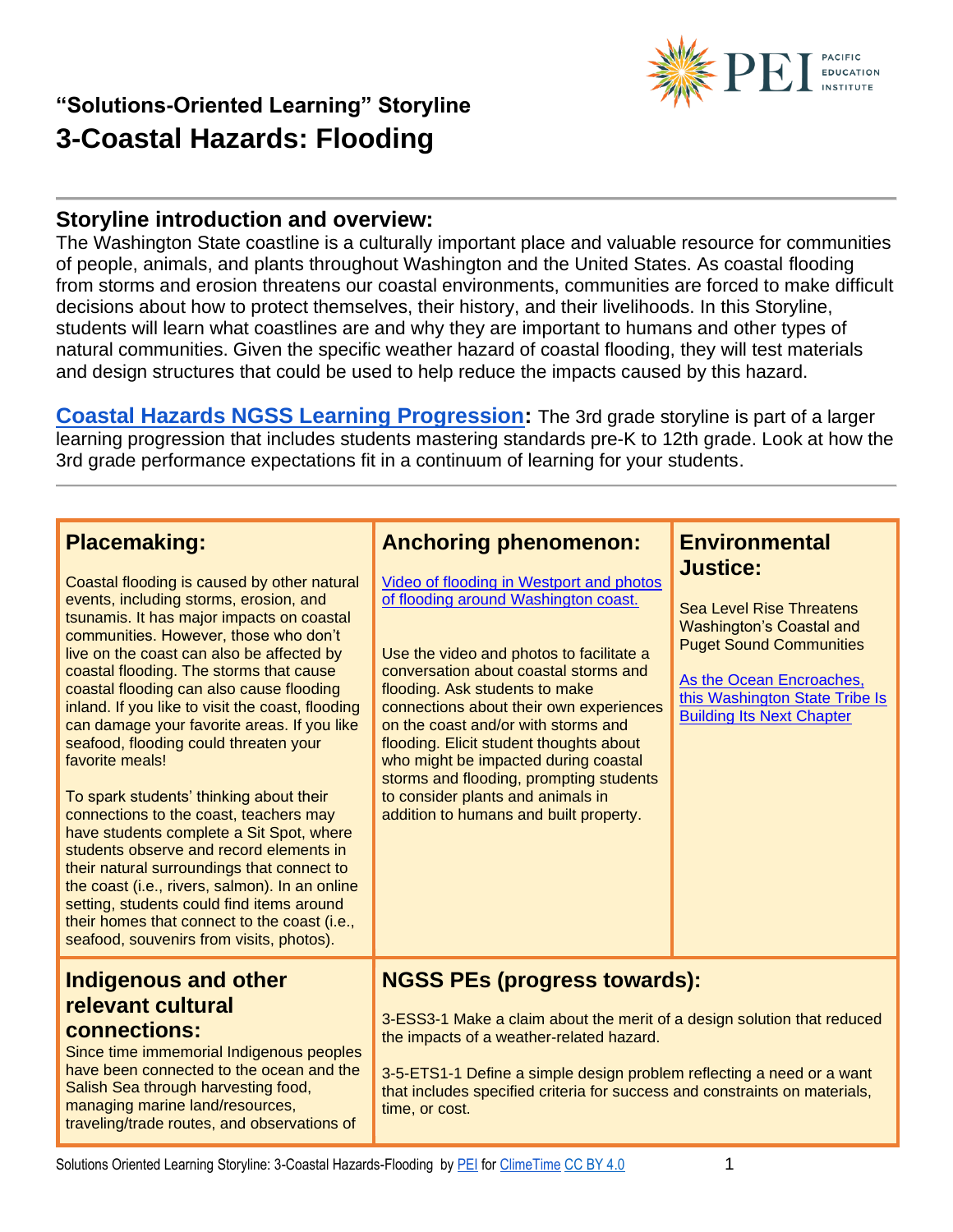

ecosystem changes. The ocean and the Salish Sea have high cultural and sustenance value to Coastal and Puget Sound tribes.

### **Estimated time required to implement this storyline: 2 to 3 weeks**

#### **NGSS PEs:**

3-ESS3-1 Make a claim about the merit of a design solution that reduced the impacts of a weatherrelated hazard.

3-5-ETS1-1 Define a simple design problem reflecting a need or a want that includes specified criteria for success and constraints on materials, time, or cost.

| Science & Engineering Practice (SEP)                                                                                                                                                                                                                                                                                                                                                                                                                                                                                                                                                                                                                                                                                                                                                                           | Disciplinary Core Idea (DCI)                                                                                                                                                                                                                                                                                                                                                                                                                                                                                                                                                                                                                                                                                                                                        | Cross Cutting Concept (CCC)                                                                                                                                                                                                                                                                                                                                                                                                                                                                                                                                                                                                                                                                                                                                                                                                                                                                                                     |
|----------------------------------------------------------------------------------------------------------------------------------------------------------------------------------------------------------------------------------------------------------------------------------------------------------------------------------------------------------------------------------------------------------------------------------------------------------------------------------------------------------------------------------------------------------------------------------------------------------------------------------------------------------------------------------------------------------------------------------------------------------------------------------------------------------------|---------------------------------------------------------------------------------------------------------------------------------------------------------------------------------------------------------------------------------------------------------------------------------------------------------------------------------------------------------------------------------------------------------------------------------------------------------------------------------------------------------------------------------------------------------------------------------------------------------------------------------------------------------------------------------------------------------------------------------------------------------------------|---------------------------------------------------------------------------------------------------------------------------------------------------------------------------------------------------------------------------------------------------------------------------------------------------------------------------------------------------------------------------------------------------------------------------------------------------------------------------------------------------------------------------------------------------------------------------------------------------------------------------------------------------------------------------------------------------------------------------------------------------------------------------------------------------------------------------------------------------------------------------------------------------------------------------------|
| Engaging in argument from evidence in 3-5<br>builds on K-2 experiences and progresses to<br>critiquing the scientific explanations or solutions<br>proposed by peers by citing relevant evidence<br>about the natural and designed world(s).<br>Make a claim about the merit of a solution to a<br>problem by citing relevant evidence about how it<br>meets the criteria and constraints of the problem.<br>$(3-ESS3-1)$<br>Asking Questions and Defining Problems in 3-<br>5 builds on grades K-2 experiences and<br>progresses to specifying qualitative relationships.<br>Define a simple design problem that can be solved<br>through the development of an object, tool,<br>process, or system and includes several criteria for<br>success and constraints on materials, time, or<br>cost. (3-5-ETS1-1) | ESS3.B: Natural Hazards A variety of natural<br>hazards result from natural processes. Humans<br>cannot eliminate natural hazards but can take steps<br>to reduce their impacts. (3-ESS3-1) (Note: This<br>Disciplinary Core Idea is also addressed by 4-ESS3-<br>2.)<br>ETS1.A: Defining and Delimiting Engineering<br>Problems Possible solutions to a problem are limited<br>by available materials and resources (constraints).<br>The success of a designed solution is determined by<br>considering the desired features of a solution<br>(criteria). Different proposals for solutions can be<br>compared on the basis of how well each one meets<br>the specified criteria for success or how well each<br>takes the constraints into account. (3-5-ETS1-1) | Cause and Effect Cause and effect relationships<br>are routinely identified, tested, and used to explain<br>change. $(3-ESS3-1)$<br>Connections to Engineering, Technology, and<br>Applications of Science Influence of Engineering,<br>Technology, and Science on Society and the<br>Natural World Engineers improve existing<br>technologies or develop new ones to increase<br>their benefits (e.g., better artificial limbs), decrease<br>known risks (e.g., seatbelts in cars), and meet<br>societal demands (e.g., cell phones). (3-ESS3-1)<br>Connections to Nature of Science is a Human<br>Endeavor Science affects everyday life. (3-ESS3-<br>$\left( \begin{matrix} 1 \end{matrix} \right)$<br>Influence of Engineering, Technology, and<br>Science on Society and the Natural World<br>People's needs and wants change over time, as<br>do their demands for new and improved<br>technologies. $(3 - 5 - ETS1 - 1)$ |

### **Materials:**

| <b>Learning Session</b> | Materials                                                              |
|-------------------------|------------------------------------------------------------------------|
| 1: Grounding Native     | Computer(s) and internet to access two videos: Father Ocean and Run to |
| Ways of Knowing         | <b>High Ground</b>                                                     |
| 2: Phenomenon of        | Computer(s) and internet to access Westport flooding video             |
| coastal flooding        | Science notebooks                                                      |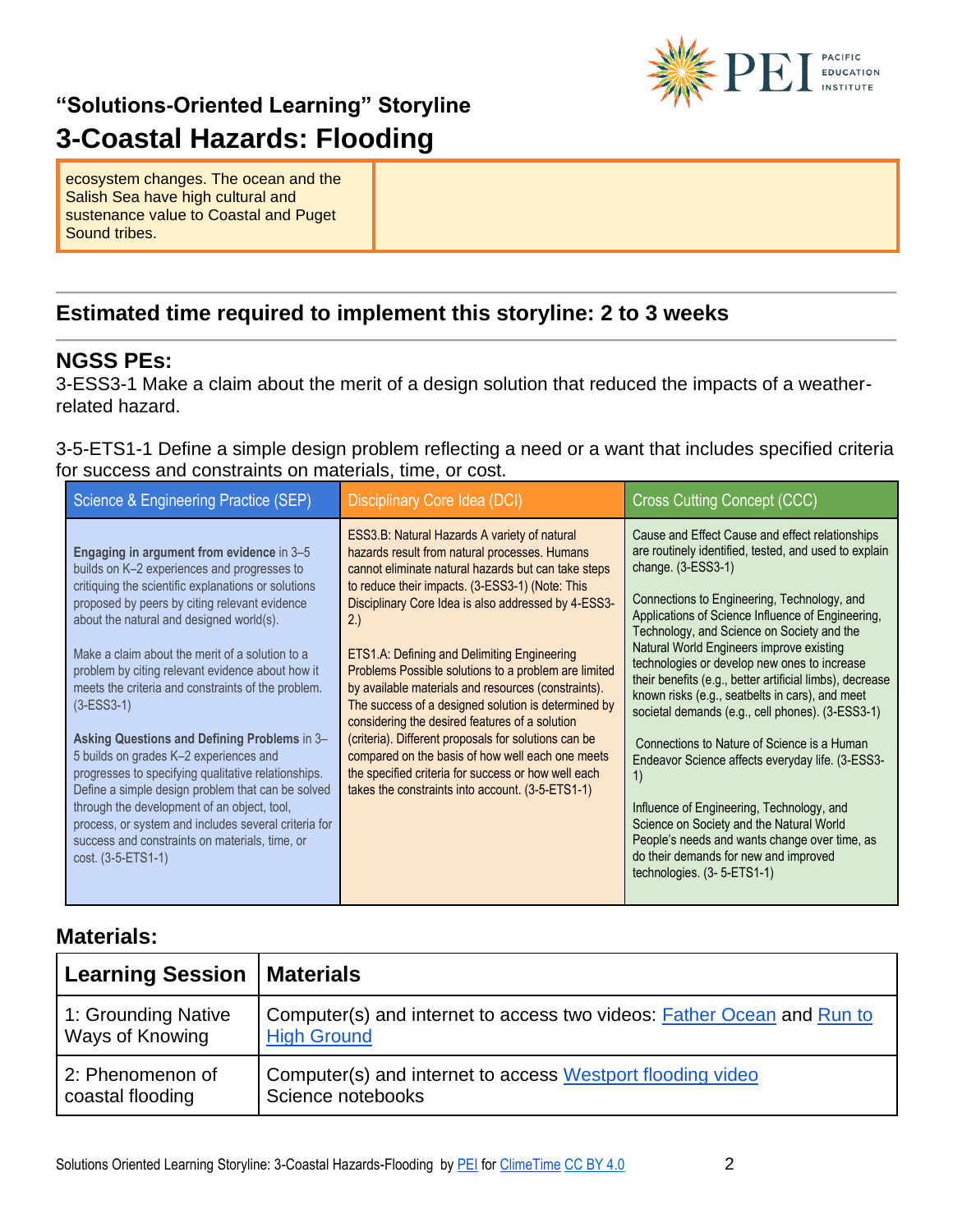

| 3: Pre-Assessment -<br><b>Flood Barrier</b>                                                                | <b>Pre-assessment and rubric</b>                                                                                                                                                                                                                                    |
|------------------------------------------------------------------------------------------------------------|---------------------------------------------------------------------------------------------------------------------------------------------------------------------------------------------------------------------------------------------------------------------|
| 4: What is the coast?                                                                                      | Computer(s) and internet OR printouts of coast photos (photo 1, photo 2,<br>and photo 3) and Seabrook blog post<br>Science notebooks<br>U.S. map<br>Flipchart/whiteboard space                                                                                      |
| 5: What is a flood?<br>What causes coastal<br>flooding?                                                    | OWL chart<br>Computer(s) and internet to access <b>Flooding Explanation video</b><br>Science notebooks                                                                                                                                                              |
| 6: What are the<br>effects of coastal<br>flooding?                                                         | Science notebooks<br>Flipchart/whiteboard space<br>Copies of Card Sort: Flood Impacts (number depends on teacher choice of<br>group size)<br>Copies of Cause-Effect-Solution graphic organizer (number depends on<br>teacher choice of group size)                  |
| 7: What can people<br>do to reduce the<br>impacts of coastal<br>flooding?                                  | Science notebooks<br>Computer(s) and internet to access <b>Two Ways to Make a Dune</b><br>Graphic organizers from previous lesson<br>Flipchart/whiteboard space                                                                                                     |
| 8: What types of<br>materials make the<br>best flood barriers to<br>reduce impacts of<br>coastal flooding? | Copies of <b>Barrier Materials Data Table</b> (number depends on teacher choice<br>of group size)<br>Variety of materials to test (see details in lesson)<br>Bin or container to conduct tests in<br>Measuring cup<br>Water and dirt/sand/soil<br>Science notebooks |
| 9: How can I design<br>and build an effective<br>flood barrier?                                            | Completed data tables<br>Science notebooks<br>Selected materials for barrier<br>Bin or container to conduct tests in<br>Measuring cup<br>Water                                                                                                                      |
| 10 Post-Assessment -<br><b>Flood barriers</b>                                                              | Post-Assessment and rubric                                                                                                                                                                                                                                          |
| 11: Off-ramps -<br>riverine flooding,<br>Indigenous                                                        | Computer(s) and internet to access "Floating House" video<br>Access to or printouts of the making of canoes; whales and salmon; and<br>daily lives of the Pacific Northwest Native peoples                                                                          |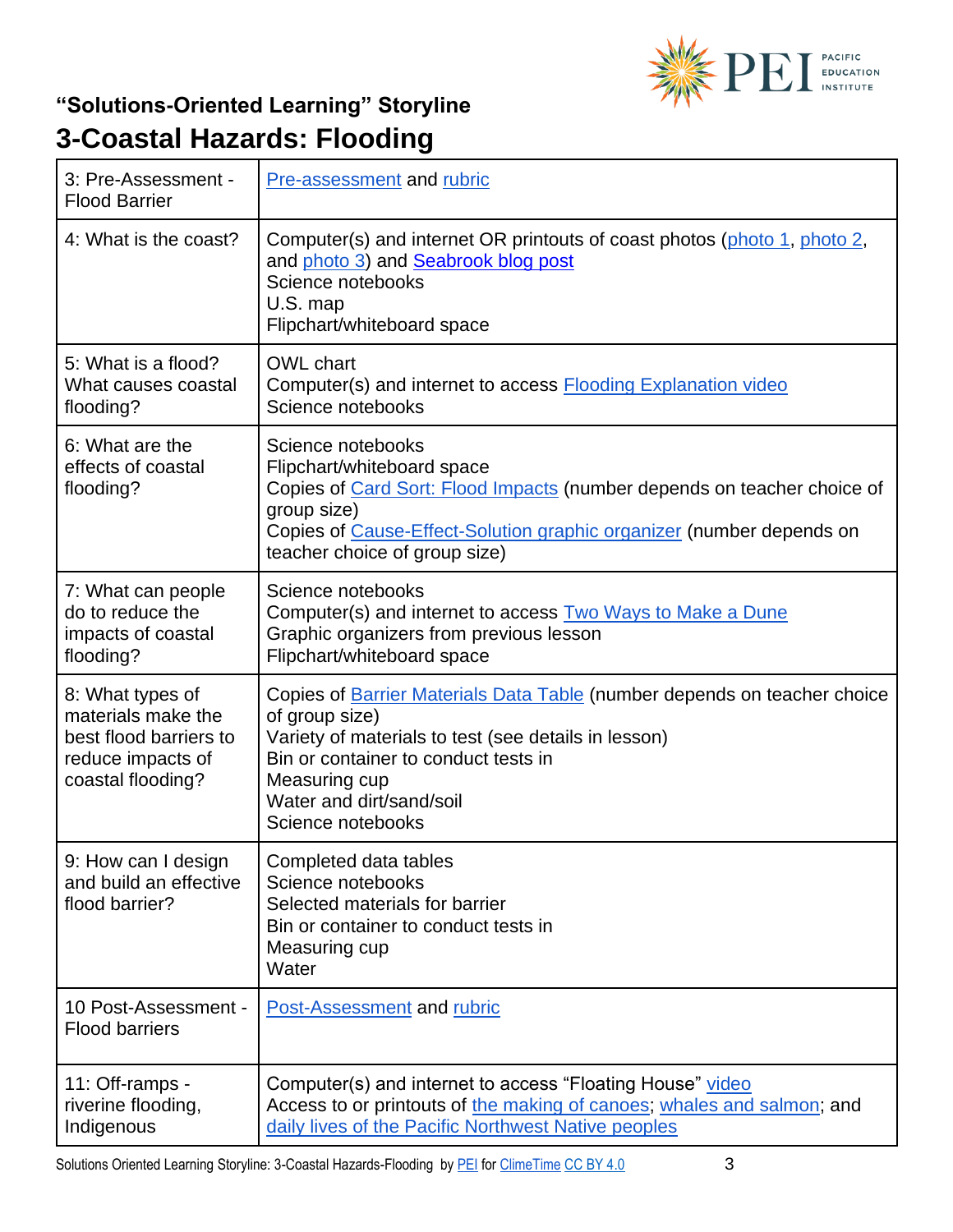

connections, careers | Access to or printouts of PEI Career Profile: [Coastal Hazards Specialist](https://1ekryb746l31vb9z22pz51o9-wpengine.netdna-ssl.com/wp-content/uploads/2020/04/Coastal-Hazards-Specialist-Ian-Miller-Career-Profile.pdf)

### **Learning Sessions 1.** Grounding Native Ways of Knowing **Example 20** Estimated time: 25-30 minutes + optional readings or guest To connect to native ways of knowing, consider exploring the following ideas in connection with your local tribal nation: ● Learn about current work and actions the Tribe is taking to mitigate, adapt to, and find solutions to a changing climate. • Check with your school leaders for existing connections with the local tribes' leaders and storytellers. If appropriate, consider inviting someone to talk to students about how they traditionally dealt with flooding and how they deal with it now. • Teachers may be interested in this web page hosted by the Quileute Nation that lists multiple reports on how some coastal tribes are addressing climate change and natural resource vulnerability: [Natural Resources | Climate Change](https://quileutenation.org/natural-resources/climate-change/) ● This short video, centered on a couple from the Quinault Tribe in Taholah, WA, documents the effects of sea level rise in the region: [Quinault tribe Sea Level Rise](https://www.facebook.com/5550296508/videos/251708232088701/?__so__=watchlist&__rv__=video_home_www_playlist_video_list) To access information on how to reach out and build relationships with local tribes, visit the  [OSPI Office of Native Education: Partnering with Tribes,](https://www.k12.wa.us/student-success/resources-subject-area/time-immemorial-tribal-sovereignty-washington-state/partnering-tribes) and contact your district's tribal liaison/Title VI coordinator. To learn more about respecting and building upon Indigenous Peoples' Rights visit the [Learning in Places website,](http://learninginplaces.org/) a project led by Dr. Megan Bang then read Practice Brief #10: [Teaching STEM In Ways that Respect and Build Upon Indigenous Peoples' Rights](http://stemteachingtools.org/brief/10) and Practice Brief #11: [Implementing Meaningful STEM Education with Indigenous Students &](http://stemteachingtools.org/brief/11)  [Families](http://stemteachingtools.org/brief/11) published on the University of Washington's [STEM Teaching Tools website](http://stemteachingtools.org/) Suggested activity for teachers and students: 3-2-1 research process • Three new learnings about the Tribe most local to you • Two questions that you still have about the Tribe most local to you • One action you can commit to begin a partnership with the Tribe most local to you Below are three stories about weather-related events (rainfall) and coastal hazards (earthquake and tsunami): [Father Ocean,](https://www.wastatelaser.org/environmental-sustainability-enhanced-lessons/) a story told by Roger Fernandes about why Western Washington gets more rain than the rest of the state. To access the story, click on "Native American Story Connections" and scroll down to the Father Ocean clip. After listening, have students share their observations of rainfall on both sides of the mountains or a

personal story on a day of heavy rain.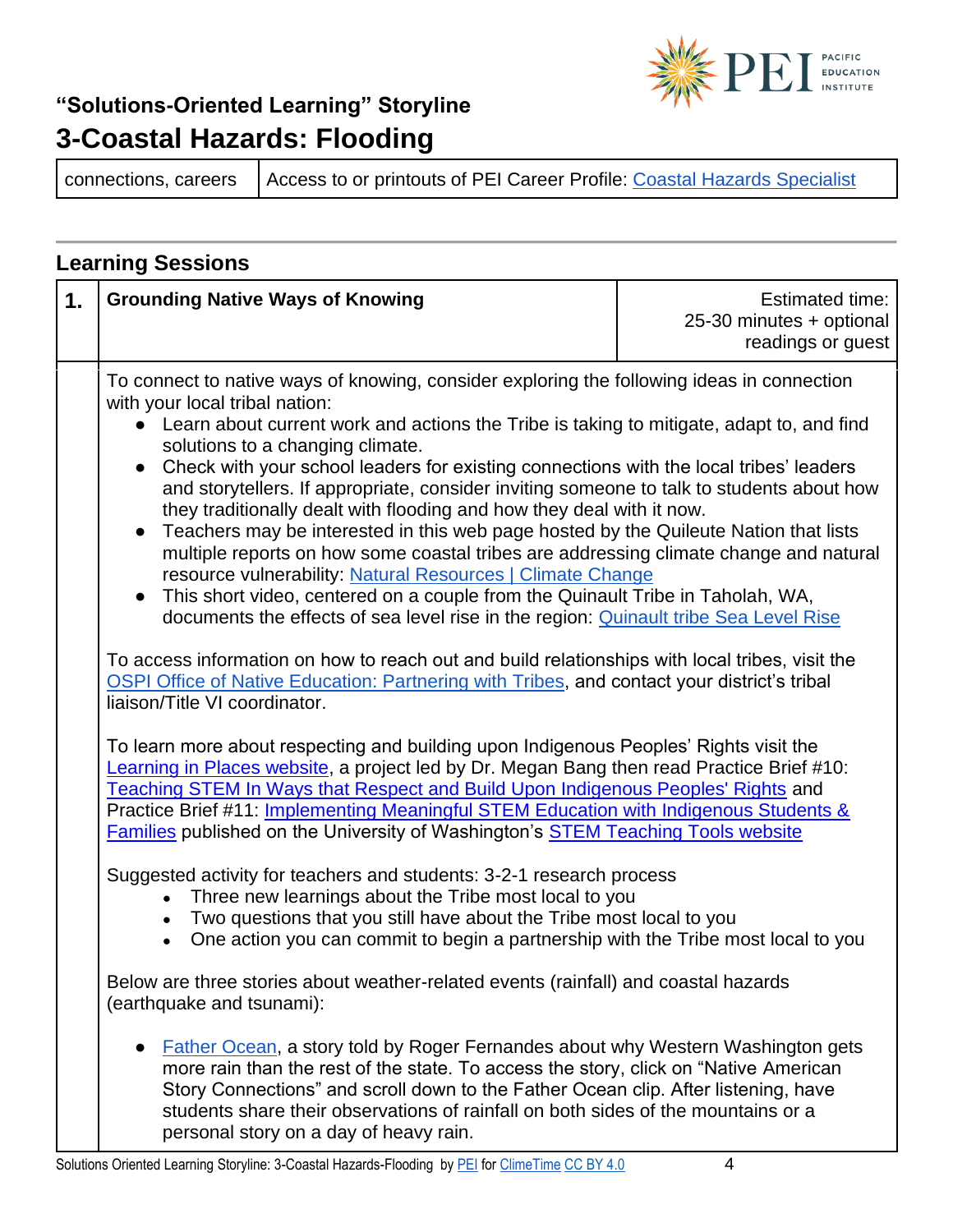

● [Run to High Ground,](https://www.youtube.com/watch?v=CAiwcZXfUGw) a 13-minute video story told by Viola Riebe of the Hoh Tribe about how a young boy saved his tribe members' lives by warning them of a coming tsunami. After watching the video, have students share their own experiences of the coast or with preparedness for natural hazard impacts (earthquakes, tsunamis, storms).

| 2. | <b>Examine phenomenon: Coastal flooding caused by</b><br>severe storms and erosion impacts coastal<br>communities and communities throughout Washington.                                                                                                                                                                            | <b>Estimated time:</b><br>20-25 minutes |
|----|-------------------------------------------------------------------------------------------------------------------------------------------------------------------------------------------------------------------------------------------------------------------------------------------------------------------------------------|-----------------------------------------|
|    | In this learning session, students will activate their knowledge of coastal storms and flooding.<br>They will make observations about where and what the coast is, what coastal flooding is, and<br>how it might impact their own lives and those of coastal communities.                                                           |                                         |
|    | <u>Video of flooding in Westport and photos of flooding around Washington coast.</u> (Note that this<br>video may be frightening for younger students; prepare students as appropriate.)                                                                                                                                            |                                         |
|    | Show students the video of waves crashing over the jetty in Westport. Facilitate a discussion<br>about what students observe in the video. Some discussion prompts to consider:<br>What is happening in the video?<br>• Where does the video take place?<br>What might be causing the waves?<br>What are some effects of the waves? |                                         |
|    | After discussing the video, show a variety of additional images from the slideshow or<br>elsewhere in the article. Prompt students to notice the different locations shown in the images.<br>What do all the images have in common? What are some differences between the images?                                                   |                                         |
|    | Students may record their observations about the images in a notebook. Additionally, have<br>students list any questions they have about the images, coastal storms and flooding, or any<br>other related topics.                                                                                                                   |                                         |

| 3 <sub>1</sub> | <b>Pre-Assessment: Flood Barrier</b> | Estimated time:<br>30-45 minutes l |
|----------------|--------------------------------------|------------------------------------|
|                | <b>Pre-Assessment</b><br>Pubric      |                                    |

| 4. | Guiding question: What is the coast?                                                                                                                                                          | Estimated time:<br>25-30 minutes |
|----|-----------------------------------------------------------------------------------------------------------------------------------------------------------------------------------------------|----------------------------------|
|    | In this learning session, students will access their background and personal knowledge about<br>what the coast is, who and what can be found on the coast, and why the coast is so important. |                                  |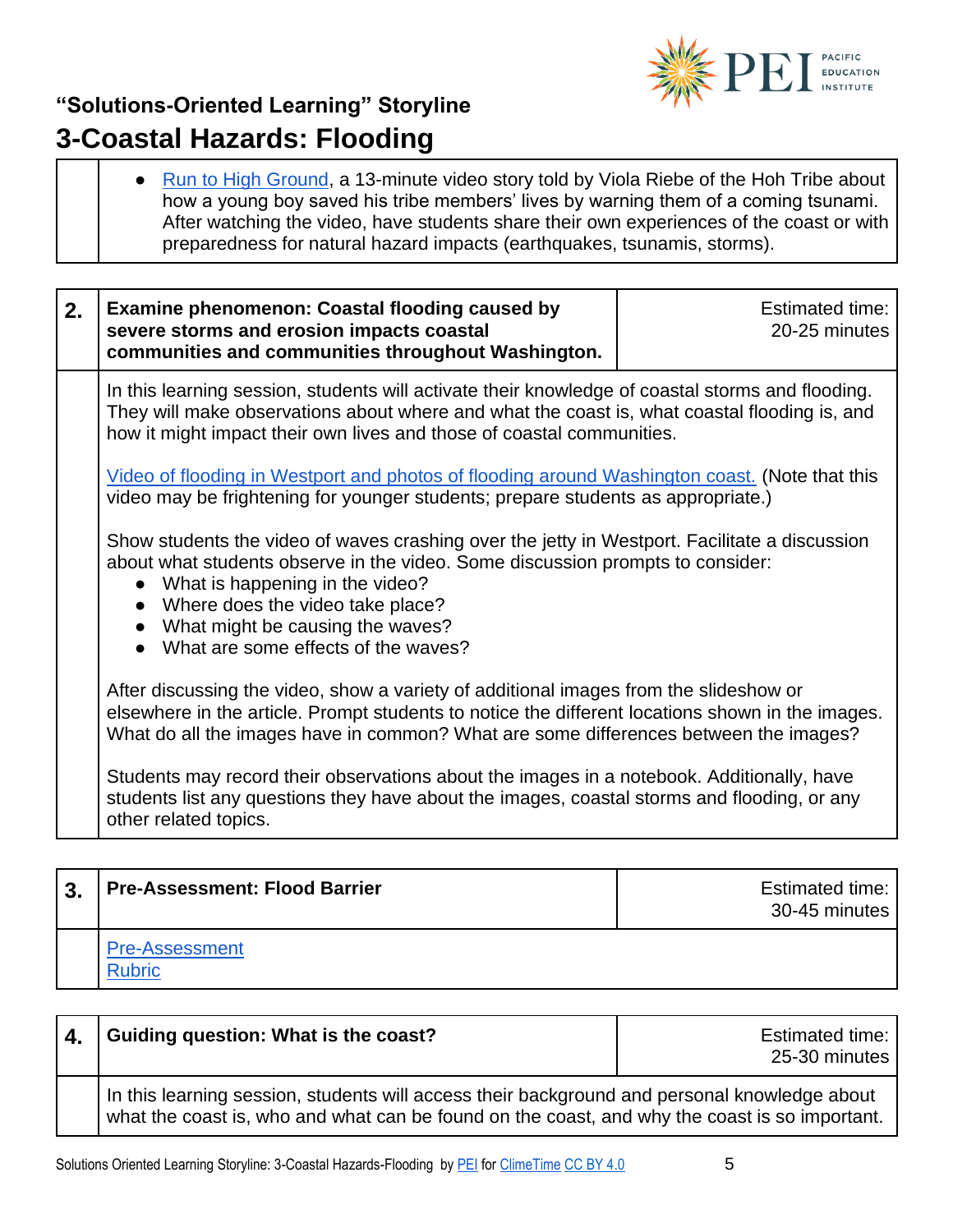

Begin by showing these pictures of coastlines from various places: [Photo 1](https://unsplash.com/photos/0vi3zDAE4qY) [Photo 2](https://unsplash.com/photos/jG1qamY6TGw) [Photo 3](https://unsplash.com/photos/dKxB6s11lKk) Ask students to share their observations of the photos. Question prompts to consider: • Where were these photos taken? ● What do the locations of these photos all have in common? ● What are some differences between the photos? As needed, prompt students to notice both land and water in each of the photos. Generate a working definition for coast or coastline that incorporates the meeting or joining of land and the ocean. Once you have a definition, show students on a map where the U.S. coasts are and point out the Washington coast. Students should record the definition in their science notebooks and sketch a picture of the coast. Other vocabulary to include in this discussion: *beach, coastline, shore, shoreline* After defining and locating the Washington coast, scroll to the "beaches" section of this [Seabrook blog post](https://www.seabrookwa.com/blog/things-do/22-reasons-love-washington-coast-winter) and discuss observations of the photos of the Washington coast and beaches. How are these sections of the coast the same as and different from the previous photos? Once students have a strong understanding of what the coast is, facilitate a discussion and generate a list of who and what can be found on the coast and what happens on the coast. Prompt students to draw from any personal experiences of living on or visiting the coast, watching movies or reading books that took place on the coast, eating food from the coast, or details from photos shown earlier in this lesson. Ensure that the list includes plants and animals in addition to humans and record students' ideas. Ask students to add details to the sketch they made in their science notebooks. Check for plants, animals, humans, and appropriate coastal activities on students' sketches.

| 5. | Guiding question: What is a flood? What causes coastal<br>flooding?                                                                                                                                                                                                                                       | Estimated time:<br>20-45 minutes,<br>depending on<br>pacing/repeat views of<br>video |
|----|-----------------------------------------------------------------------------------------------------------------------------------------------------------------------------------------------------------------------------------------------------------------------------------------------------------|--------------------------------------------------------------------------------------|
|    | In this learning session, students will use an OWL (Observe, Wonder, Learn) chart to activate<br>their background knowledge and questions about flooding. Students will watch a video and<br>revisit science notebooks to record a definition of flooding and causes of coastal flooding<br>specifically. |                                                                                      |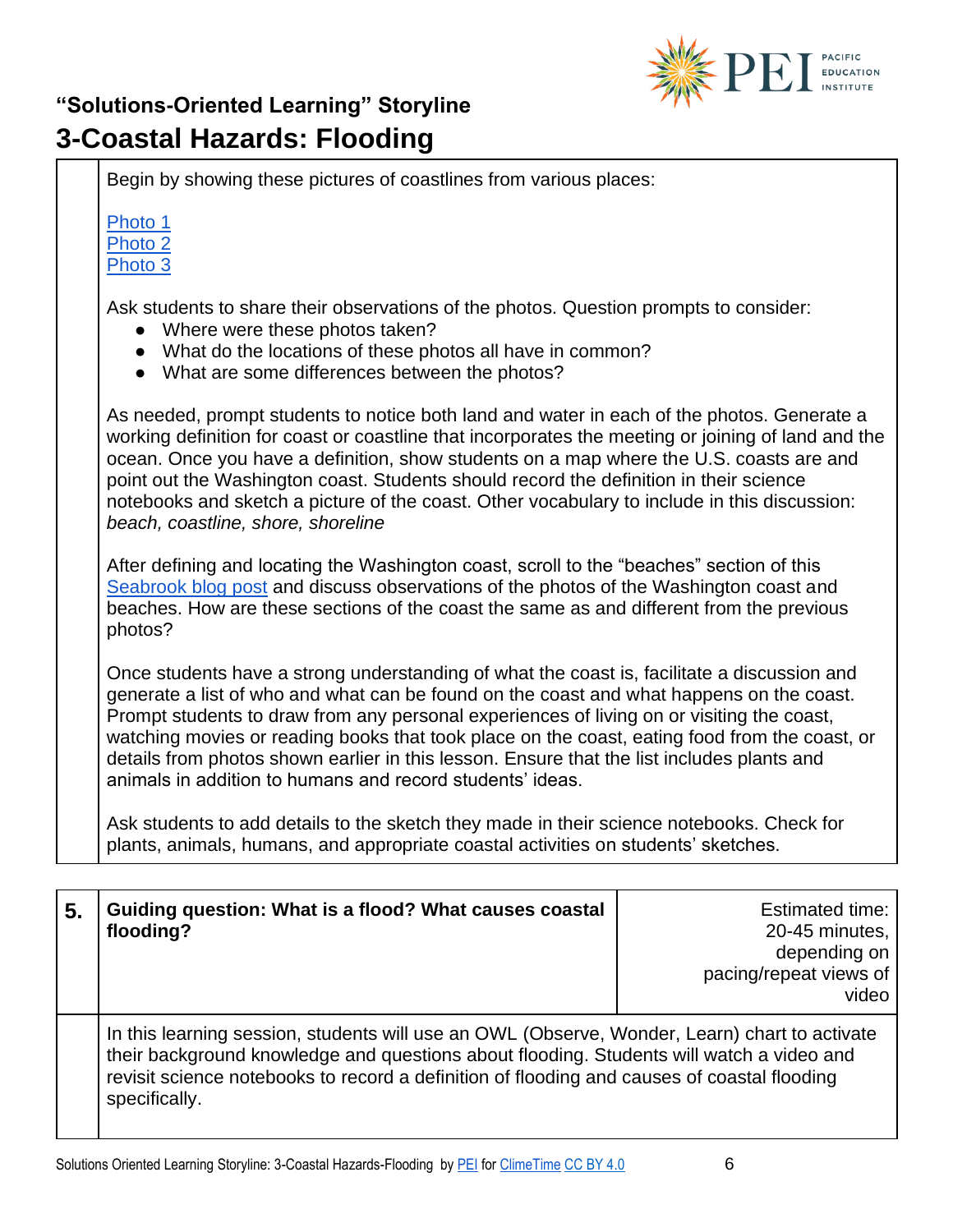

## **"Solutions-Oriented Learning" Storyline 3-Coastal Hazards: Flooding**

| Start with a read aloud <b>Tiny Tides: Storm Boy</b><br>• Note: This book was not written by an Indigenous author.                                                                                                                                                                                                                                                                                                                                                                                                                                                                                                                                                       |
|--------------------------------------------------------------------------------------------------------------------------------------------------------------------------------------------------------------------------------------------------------------------------------------------------------------------------------------------------------------------------------------------------------------------------------------------------------------------------------------------------------------------------------------------------------------------------------------------------------------------------------------------------------------------------|
| Distribute (in person or virtually) or have students create a "Observations, Wonderings,<br>Learned" (OWL) chart titled "Coastal Floods." Give students a few minutes to complete the O<br>and W sections of their charts. Discuss and record students' knowledge and questions.                                                                                                                                                                                                                                                                                                                                                                                         |
| Introduce the video below to students. Explain that flooding can happen anywhere, and the<br>video will discuss all types of flooding, but as a class you will focus on coastal flooding. Before<br>beginning the video, ask students where they think coastal flooding might occur, prompting<br>them to use vocabulary from Lesson 4. Ask students to play close attention to the video,<br>listening especially for details about floods on the coast.                                                                                                                                                                                                                |
| Flooding Explanation video: There is a lot of content in this video, so teachers may want to<br>have students watch the video more than once, listening for specific things each time, or<br>pause frequently throughout to draw attention and ensure students are catching important<br>details. (This is an animated video, but it still may be frightening or unsettling for students to<br>watch. Consider preparing your students as appropriate. Additionally, at minute 3:15, the video<br>transitions into safety tips for dealing with floods. Teachers may choose to stop the video at<br>this point, as individual safety tips are not a focus of this unit.) |
| Discuss the vocabulary and concepts explained in the video. Some content to note:<br>Flood: when a normally dry area is underwater<br>Causes of floods: rain, overflowing rivers, breaking of dams, strong winds, melting snow<br>Types of floods: flash flood, rapid onset flood, slow onset flood, storm surge flood<br>$\bullet$                                                                                                                                                                                                                                                                                                                                      |
| After reviewing key terms and concepts from the video ask students which types of floods                                                                                                                                                                                                                                                                                                                                                                                                                                                                                                                                                                                 |

ewing key terms and concepts from the video, ask students which types of floods they think are most common or likely to happen on the coast. Prompt students to remember details from the video, guiding them to note that storm surge floods, which bring rain and wind, cause coastal floods. Remind students of the "Run to High Ground" video from Lesson 1, prompting them to note that a tsunami could also cause a coastal flood. Additionally, guide students to recall their previous knowledge of erosion, which can cause flooding on beaches as coastline disappears.

Direct students back to the OWL chart they created at the beginning of the lesson. Give students a few minutes to add to the L section of the chart and discuss and record student learnings. Discuss any remaining or new questions students have about coastal flooding.

| 6. | Guiding question: What are the effects of coastal<br>flooding?                                                                                           | <b>Estimated time:</b><br>25-30 minutes |
|----|----------------------------------------------------------------------------------------------------------------------------------------------------------|-----------------------------------------|
|    | In this learning session, students will use their knowledge of coastal floods and coastal<br>ecosystems to consider various impacts of coastal flooding. |                                         |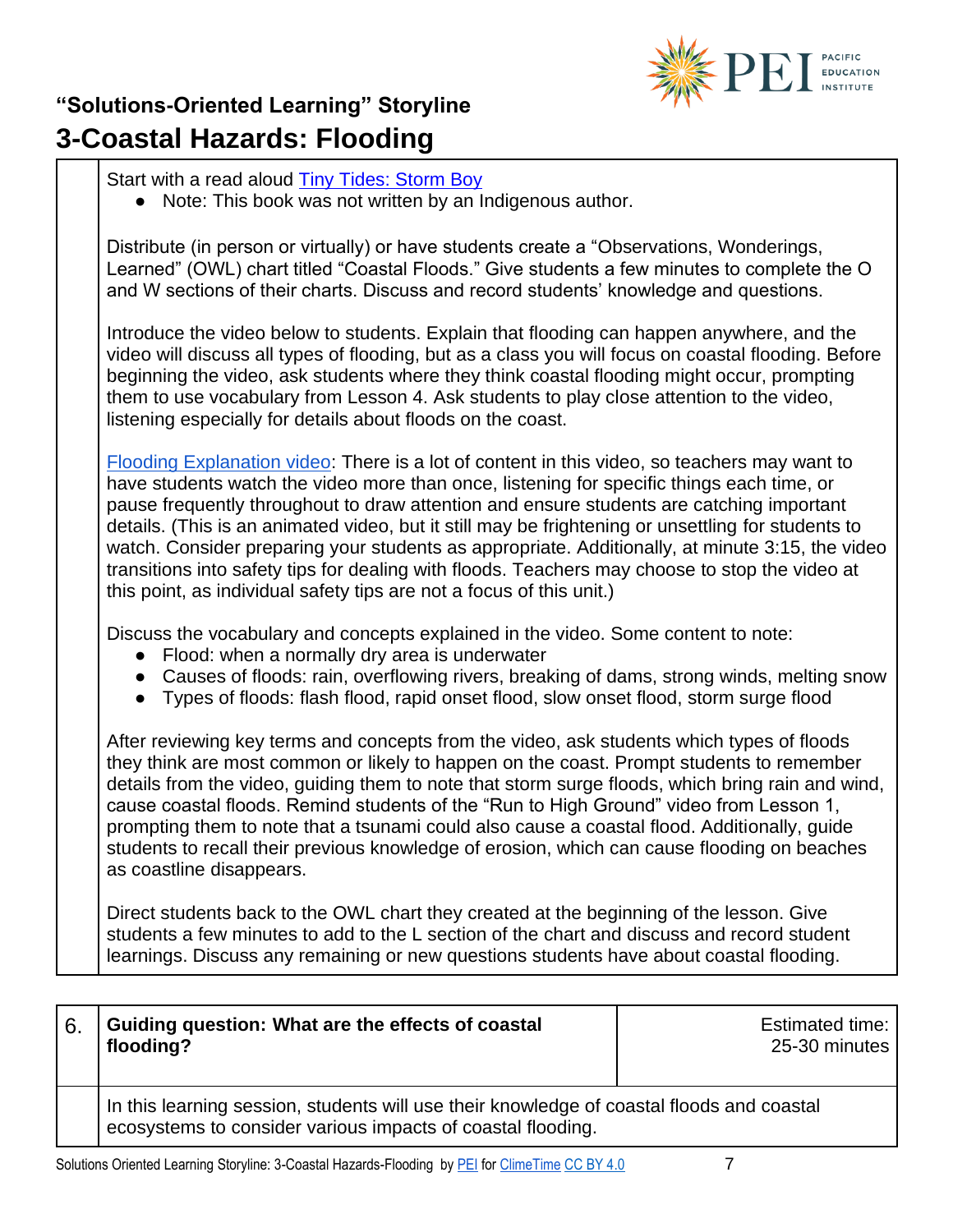

Direct students to revisit their science notebook drawings of the coastal environment. After reviewing definitions and causes of coastal floods, facilitate a Think-Pair-Share (one to two minutes to think, two to three minutes to discuss with a partner, and a few minutes for a class discussion) for students to consider what the effects of coastal floods might be. Prompt students to look at their drawings to think about all the different things (humans, plants, animals, coastal features) that could be impacted by floods. Record students' answers for the class to see. In an online setting, a Think-Share may be more appropriate.

Cut and distribute [Card Sort: Flood Impacts.](https://pacificeductioninstitute.sharepoint.com/:w:/s/Program/EcE2ZEaMl9pPn-mxPgbzmmUBs7Mh3LL4XA67iC-r4T9HDA?e=XEY9KU) Without giving students categories, have them work in pairs or groups to sort the cards into categories. Record results, discussing categories students created and how they justified their organization. For a second sort, have students sort the cards into three categories: humans, plants, and animals. Record results, discussing categories and justifications. Note that most pictures could go in multiple categories, so student explanations are important for checking understanding. Ask students if they can think of any other flooding impacts not depicted in the photos or categories not captured in the three, they've used for this activity. If applicable, give students a few minutes to add any new coastal features to their coastline sketches.

Distribute (in person or virtually) this [Cause-Effect-Solution graphic organizer.](https://static1.squarespace.com/static/59c3bad759cc68f757a465a3/t/5e5636498291701b1d60b4ae/1582708298120/3-ESS3-1+Weather+Related+Hazard+Design+Solution+%28Student+Version%29.pdf) Explain that the last box for solutions will be completed in a future lesson. Additionally, while the effects box says, "human impacts," you will include impacts to plants and animals as well. Using the causes students recorded in their notebooks during Lesson 5 and the affects you have discussed in this lesson, model completing the graphic organizer. As an example, you might write "heavy rains" in the causes box and "flooded homes" in the effects box.

| 7. | Guiding question: What can people do to reduce the<br>impacts of coastal flooding?                                                                                                                                                                                                                                                                                                                                                                                                                                                                                                                                                                         | <b>Estimated time:</b><br>25-30 minutes |
|----|------------------------------------------------------------------------------------------------------------------------------------------------------------------------------------------------------------------------------------------------------------------------------------------------------------------------------------------------------------------------------------------------------------------------------------------------------------------------------------------------------------------------------------------------------------------------------------------------------------------------------------------------------------|-----------------------------------------|
|    | With a baseline understanding of coastal flooding, its causes, and its effects, students will<br>spend the next three lessons exploring potential solutions to reduce the impacts of coastal<br>flooding.                                                                                                                                                                                                                                                                                                                                                                                                                                                  |                                         |
|    | Now that the students have watched multiple videos and seen photos of coastal flooding and<br>its impacts, facilitate a discussion about some of the solutions they have seen or that they<br>personally know about. Discuss a wide variety of solutions, including elevating structures,<br>using specific materials that are flood-resistant, and relocating altogether. Discuss pros and<br>cons of each. Throughout the discussion, ensure that students understand that they are not<br>trying to prevent flooding itself; rather, they are trying to determine how to reduce the impacts<br>of flooding on people, plants, and animals on the coast. |                                         |
|    | Introduce "barrier" as a new vocabulary word. As you have just discussed, there are many<br>ways people try to protect themselves and the environment from the effects of coastal flooding.<br>One solution is a flood barrier. If barrier solutions came up in the previous discussion, make a                                                                                                                                                                                                                                                                                                                                                            |                                         |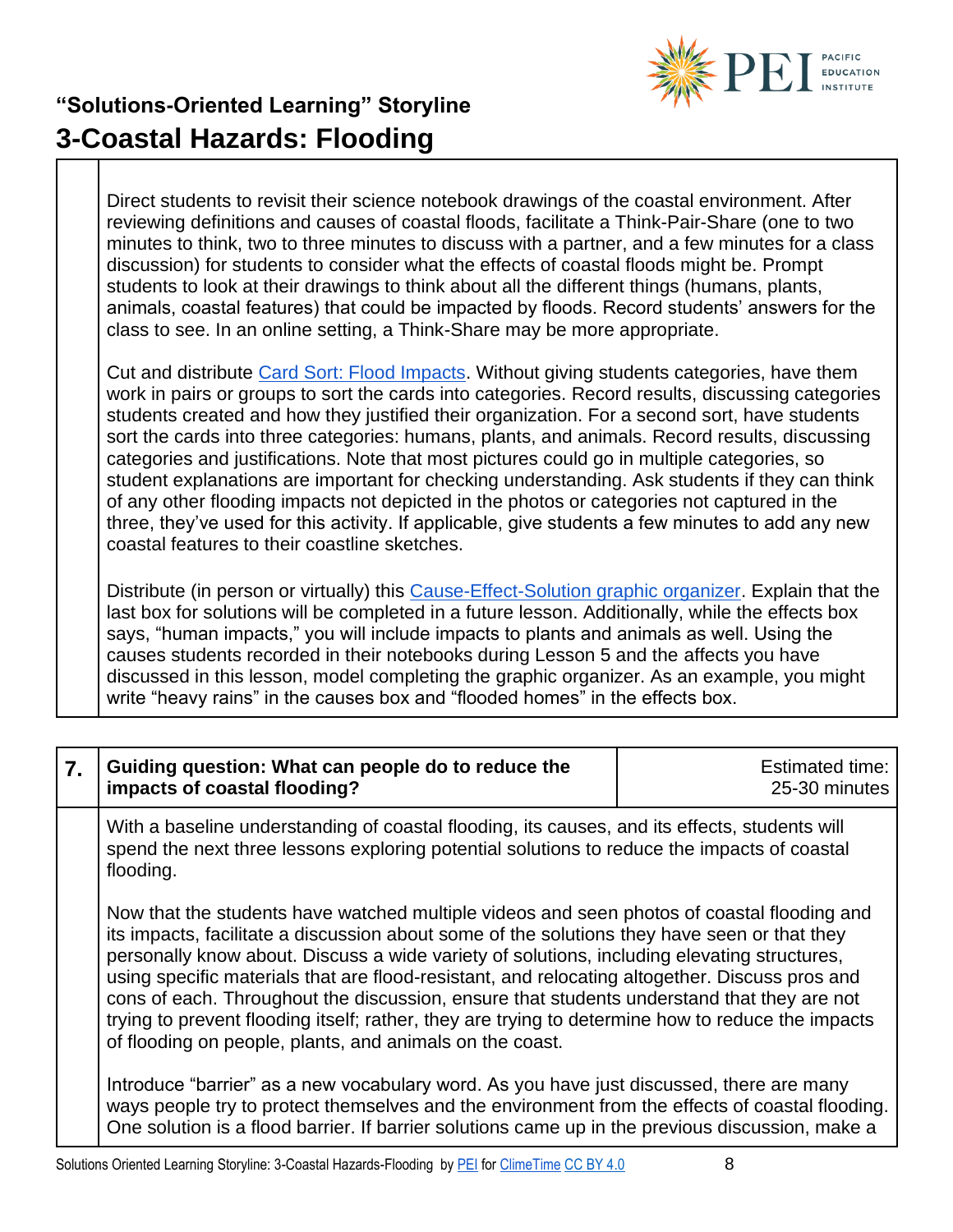

note of those. A barrier is something that stops or gets in the way of something else. So, a flood barrier is something that stops or gets in the way of flood waters. Barriers can be made from many different materials. Ask students to recall some of the materials they have seen used in previously shown videos and images. Have students record the definition of flood barrier in their notebooks.

Explain that some barriers are natural (exist naturally and are made of materials found in that environment), and some are created. One example of a barrier that can be both natural and created is a sand dune. To explore this distinction further, have students watch [Two Ways to](https://www.youtube.com/watch?v=5W3_y5_3w9A)  [Make a Dune.](https://www.youtube.com/watch?v=5W3_y5_3w9A) After watching the video, discuss the processes that create natural dunes and how those are different from man-made dunes. Note that both options use mostly natural materials, but they have different time requirements and costs (criteria and limitations). Ask students to share their thoughts on why sand can make an effective flood barrier.

Direct students to revisit their sketches of the coastal environment. With their drawings in mind, have students share ideas for what materials they might use to protect the coast from flooding and where they might want to put flood barriers. Talk through students' thinking, making notes of places where barriers would and would not make sense (in front of a building vs. in front of a tree, for example).

Direct students to return to their [Cause-Effect-Solution graphic organizer.](https://pacificeductioninstitute.sharepoint.com/:b:/s/Program/Ec-zGorU-c5Em38FcfrlGFoBygKsjpdJ-mO-NYxZJh58jg?e=2wyDLJ) Ask students what types of solutions they've learned about today. Have students record 2-3 solutions in the appropriate box.

| 8. | Guiding question: What types of materials make the<br>best barriers to reduce the impacts of coastal flooding?                                                                                                                                                                                                                                                                               | Estimated time: 90<br>minutes (could be split)<br>across multiple<br>sessions) |
|----|----------------------------------------------------------------------------------------------------------------------------------------------------------------------------------------------------------------------------------------------------------------------------------------------------------------------------------------------------------------------------------------------|--------------------------------------------------------------------------------|
|    | Based on an understanding that some materials make better flood barriers than others,<br>students will use this learning session to test the effectiveness of several materials.<br>Additionally, they will identify what desired features (criteria) make a material an effective flood<br>barrier and consider limits (constraints) that might present a challenge to using that material. |                                                                                |
|    | Distribute the Barrier Materials Data Table document. Students will use the instructions and<br>table in this document to conduct their tests and record results.                                                                                                                                                                                                                            |                                                                                |
|    | <b>Materials</b><br>1. Barrier Materials Data Table<br>2. Variety of materials for testing (see categories below)<br>3. Measuring cup (one cup)                                                                                                                                                                                                                                              |                                                                                |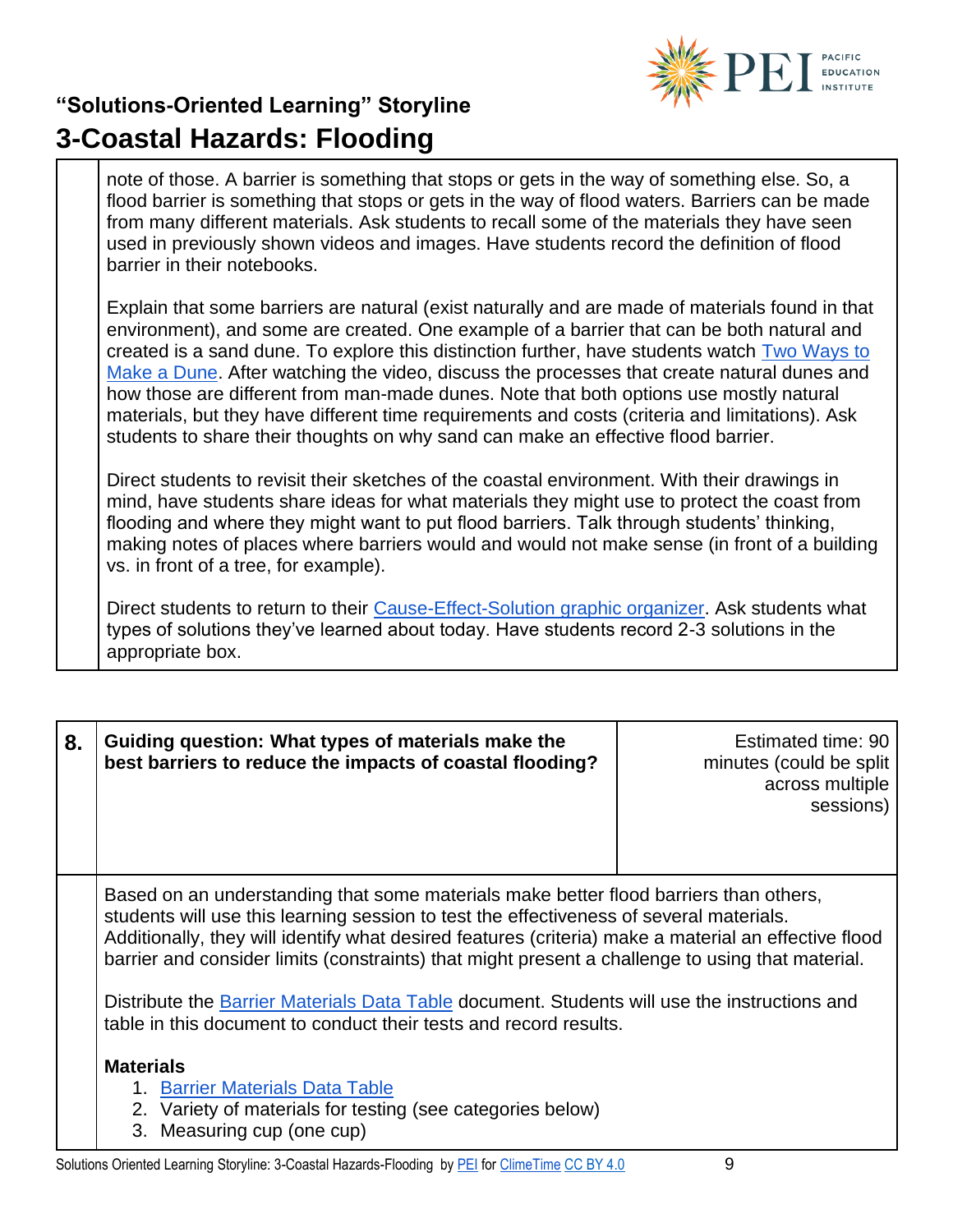

- 4. Water
- 5. One tablespoon of soil or sand
- 6. Tub or bin to conduct tests in
- 7. Object to act as house (optional)

#### **Procedure & Data Collection**

*Step 1*. Collect materials from at least three of the following categories: \*

- Solid minerals such as sand, rocks of various sizes and smoothness, brick, or concrete.
- Wood such as twigs or sticks of various sizes, toothpicks, or popsicle sticks.
- Fibrous plant materials like paper of any type, bark from trees, vines, etc.
- Metal such as nails, steel wool, tin foil, or wires.
- "Other" materials such as recyclables, spongy, or absorbent materials

\*In an in-person setting, students can collect materials from around the schoolyard or teacher can collect and prepare materials in advance. In an online setting, students can collect materials from around and outside their homes or students can observe as teacher demonstrates and conducts tests.

*Step 2*. Using this sentence frame, write a prediction in your science notebook about each of the materials you will test:

The will be an effective/ineffective barrier because

Example: The popsicle sticks will be an effective barrier because they can be stacked in a pile that will keep out water.

*Step 3*. Using the instructions and data table on the [Barrier Materials Data Table](https://pacificeductioninstitute.sharepoint.com/:b:/s/Program/EcK9IIO0isZIm1r6EaZ5uoUBx1vvO99Aa-l2H2Wxb2lShg?e=hfpjWx) sheet, test each of your materials. In an online setting, teachers may request photos or videos of tests as appropriate.

### **Analysis and Conclusion**

Facilitate a discussion about students' test results. Some question prompts to consider:

- Based on your data, which materials would make effective flood barriers?
- What features (criteria) make that material effective?
- Which materials would make ineffective flood barriers?
- What limitations (constraints) should we consider?

In their science notebooks, have students record their conclusions. For example, they might write:

*Cotton balls would be ineffective flood barriers because they cannot be stacked, and they float away. The constraints we considered were that cotton balls cost money and you would need*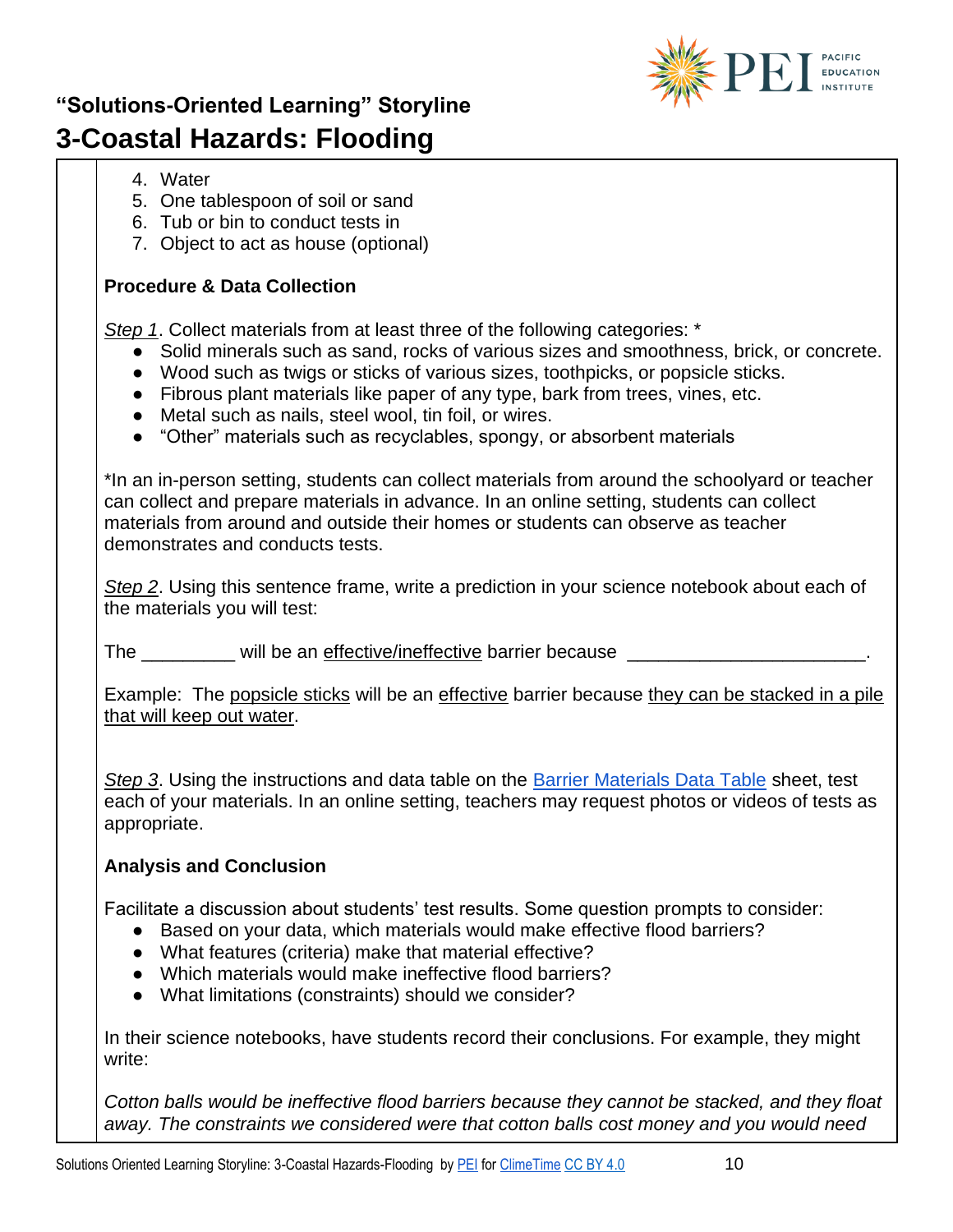

*way too many of them.* 

| 9. | Guiding question: How can I design and build an<br>effective flood barrier?                                                                                                                                                                                                                                                                                                       | Estimated time:<br>90 minutes (could be<br>split across multiple<br>sessions) |
|----|-----------------------------------------------------------------------------------------------------------------------------------------------------------------------------------------------------------------------------------------------------------------------------------------------------------------------------------------------------------------------------------|-------------------------------------------------------------------------------|
|    | In this final learning session, students will use everything they have learned about effective<br>flood barriers to design, build, and test a flood barrier themselves. Teachers may be interested<br>in viewing Elementary kid's STEM projects focus on solutions to flood damage of students<br>conducting a similar activity.                                                  |                                                                               |
|    | In an in-person setting, students can work in groups to complete this activity. In an online<br>setting, students with adequate internet access may also work in groups, with one or more<br>students conducting the building and tests. Alternatively, students can complete the activity<br>independently, submitting pictures, videos, and/or written descriptions of results. |                                                                               |
|    | <b>Materials</b><br>1. Completed Barrier Materials Data Table<br>2. Chosen barrier materials<br>3. Measuring cup<br>4. Water<br>5. Tub or bin to conduct tests in<br>6. Object to act as house (ideally from a material that will show water damage, such as<br>paper, cardboard, etc.)                                                                                           |                                                                               |
|    | <b>Procedure &amp; Data Collection</b>                                                                                                                                                                                                                                                                                                                                            |                                                                               |
|    | Step 1. Using the results from the materials tests conducted in Lesson 8, students should<br>choose a set of materials to use for their flood barrier. Students should also choose materials<br>to hold the barrier together (tape, clay, etc.).                                                                                                                                  |                                                                               |
|    | Step 2. Sketch out your barrier design in your science notebook, including labels for all<br>materials and features.                                                                                                                                                                                                                                                              |                                                                               |
|    | Step 3. Build your house and set it up in the test bin. If possible, use a material that will show<br>water damage.                                                                                                                                                                                                                                                               |                                                                               |
|    | Step 4. Build your flood barrier around or in front of your house.                                                                                                                                                                                                                                                                                                                |                                                                               |
|    | Step 5. Test your barrier! Begin by pouring one cup of water in the bin and wait at least one<br>minute. If your barrier doesn't move or break and the house does not appear to be damaged,                                                                                                                                                                                       |                                                                               |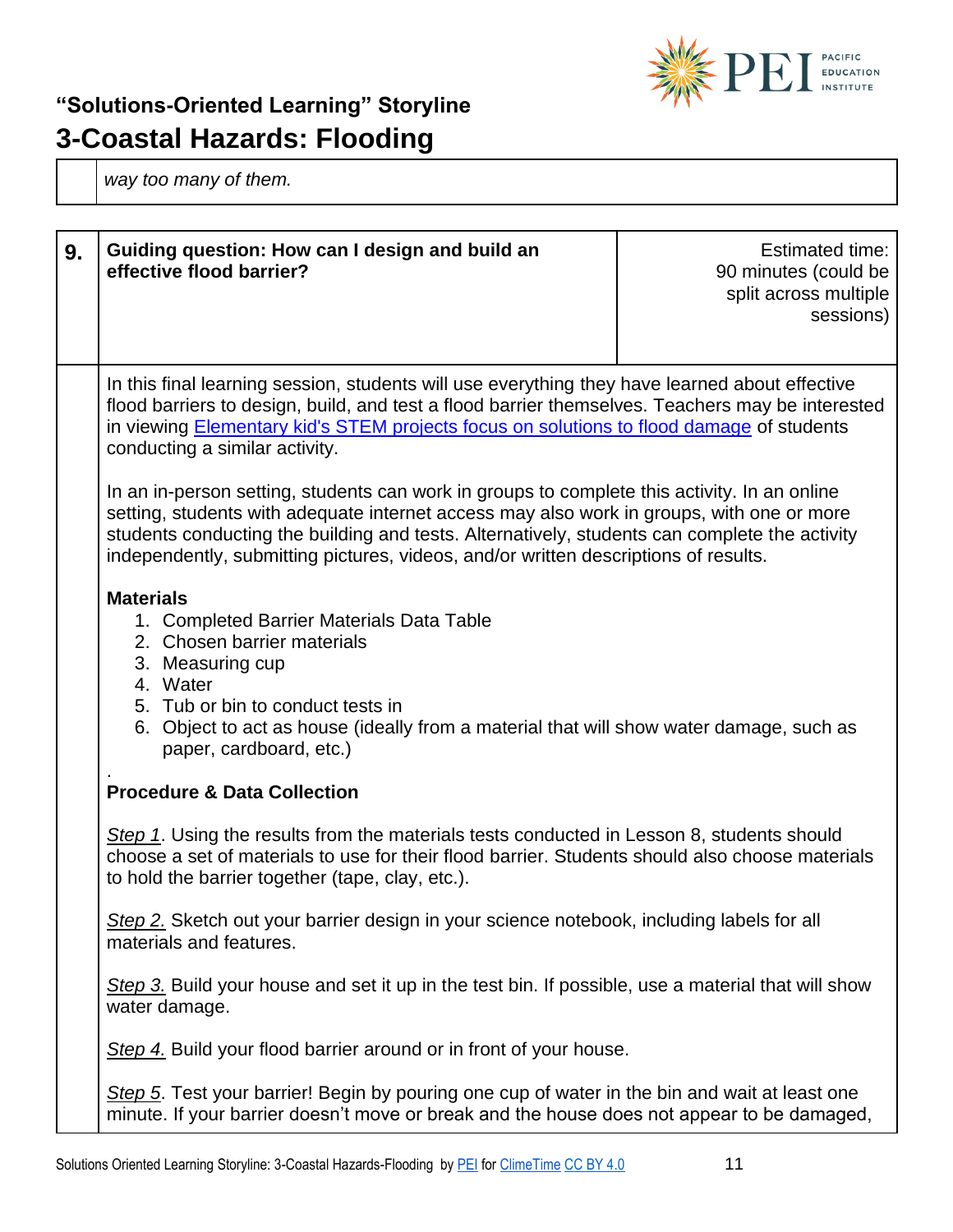

|                                   | add another cup of water and wait one minute again. Continue adding water until your barrier<br>breaks, your house is damaged, or you've added five cups - whichever comes first. If you<br>reach five cups, be sure to lift the house out of the bin to check the bottom for any damage you<br>may not have seen.                                                                                                         |  |  |
|-----------------------------------|----------------------------------------------------------------------------------------------------------------------------------------------------------------------------------------------------------------------------------------------------------------------------------------------------------------------------------------------------------------------------------------------------------------------------|--|--|
|                                   | Step 6. Use this sentence frame to record your results in your science notebook:                                                                                                                                                                                                                                                                                                                                           |  |  |
|                                   | My flood barrier was effective/ineffective. My house was/was not damaged after I added ___<br>cups of water. I think my flood barrier was effective/ineffective because __________________.                                                                                                                                                                                                                                |  |  |
|                                   | Example: My flood barrier was effective. My house was damaged after I added 3 cups of<br>water. I think my flood barrier was effective because it was tall enough to stop water and water<br>did not get through until I added 3 cups.                                                                                                                                                                                     |  |  |
| <b>Analysis &amp; Conclusions</b> |                                                                                                                                                                                                                                                                                                                                                                                                                            |  |  |
|                                   | Facilitate a discussion about students' results. Some question prompts to consider:                                                                                                                                                                                                                                                                                                                                        |  |  |
|                                   | • Which materials did and did not make effective barriers?<br>• Which materials failed right away, which kept some water out, and which kept all water<br>out?<br>• Were the results consistent with their materials tests from Lesson 8?<br>• What do the results tell us about real-world flood barriers?<br>Based on your tests, how would you change the design, placement, materials, etc., of<br>your flood barrier? |  |  |

| 10   Post -Assessment:                  | Estimated time:<br>30-45 minutes |
|-----------------------------------------|----------------------------------|
| <b>Post-Assessment</b><br><b>Rubric</b> |                                  |

| 11 | Possible next steps/off-ramps/career connections:                                                                                                                                                                                                                                                                                                                        |
|----|--------------------------------------------------------------------------------------------------------------------------------------------------------------------------------------------------------------------------------------------------------------------------------------------------------------------------------------------------------------------------|
|    | • "Floating House" video<br>Additionally, teacher and students can read the making of canoes; whales and salmon;<br>$\bullet$<br>and daily lives of the Pacific Northwest Native peoples<br>• PEI Career Profile: Coastal Hazards Specialist<br>• Career Connections<br><b>Park Ranger</b><br>$\circ$<br><b>Geologist</b><br>$\circ$<br><b>Ocean Engineer</b><br>$\circ$ |